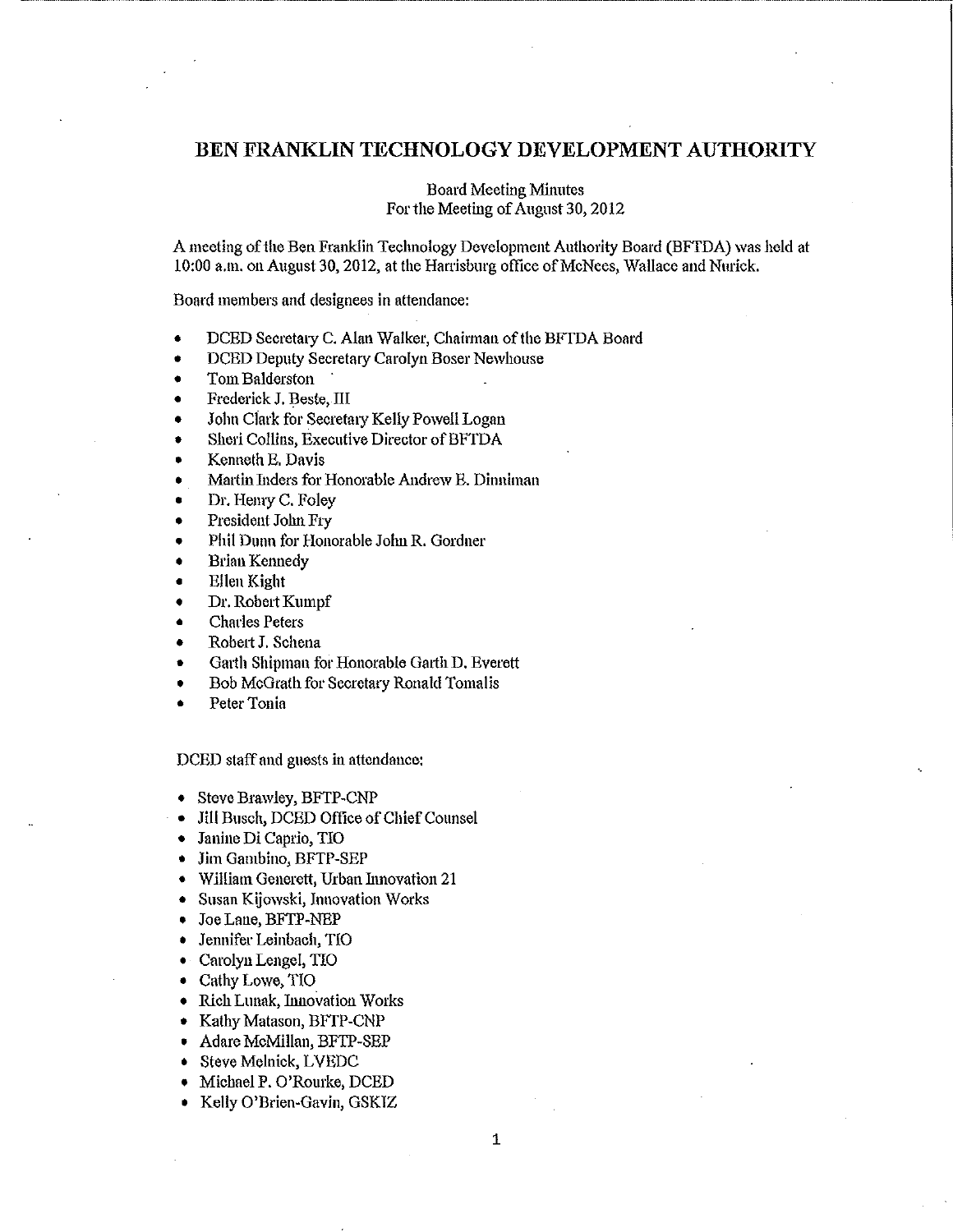- Chad Paul, BFTP-NEP
- RoseAnn Rosenthal, BFTP-SEP
- John Sider, BFTP-Managing Director for Statewide Initiatives
- Janet Stainbrook, BFTP-NEP
- Colton Weber, TIO

# I. Welcome and Opening Remarks

Chairman C. Alan Walker called the meeting to order at 10:00 a.m. Secretary Walker began by informing the attendees of his suppott and commitment to Ben Franklin Technology Pattners (BFTP) and their mission. He stressed the importance of communicating BFTP success stories, specifically to the General Assembly.

Secretary Walker introduced six new BFTDA Board Members including: Tom Balderston, Ellen Kight, Brian Kennedy, Peter Tonia, President John Fry of Drexel University and Charles (Chuck) Peters. He then introduced Sheri Collins as the new Executive Director for BFTDA and again introduced Carolyn Boser Newhouse as DCED Deputy Secretary of Innovation and Investment. Secretary Walker further informed the Board that Steve Fishman, former DCED Chief Counsel and member of the Technology Investment Office, was scheduled to retire this week. Secretaty Walker then asked the entire Board to introduce themselves at which point they did.

#### II. Approval of Minutes

Secretary Walker requested a motion to approve the minutes of the April *5,* 2012 Board Meeting. A motion to approve the minutes was made, seconded and approved by a unanimous vote of the Board.

#### III. Budget Allocation

Sheri Collins stated that she sent a communication to all BFTDA Board Members earlier in the week with the intent of sending a proposed budget for the 2013 fiscal year. After careful review and consideration, she requested to postpone the approval of the 2013 fiscal year budget until a later date. This will allow staff additional time to review the budget internally with the Comptroller's Office with the accounting systems, to determine how things are being tracked internally. She would then ask a representative from the Comptroller's Office to attend an upcoming meeting to give an overview of the finalized 2013 budget. She asked for all BFTDA Board Members approval• to proceed in this fashion. She confinned with Secretary Walker that a motion was not necessaty for this approval.

# IV. Ben Franklin Technology Partners Proposal Presentations

# **Ben Franklin Technology Partners of Southeastern PA (BFTP-SEP):**

RoseAnn B. Rosenthal, President & CEO of BFTP-SEP made the presentation to the Board. RoseAnn gave an overview of their five county region which focuses primarily on five sectors-Energy, Information Technology, Life Sciences, Physical Sciences and Nanotechnology. RoseAnn explained in detail how BFTP-SEP provides entrepreneurs and established businesses with Capital, Knowledge and Networks to compete in the global marketplace. She referred to their 2013 Expenditures Budget which indicates their priority is clearly Capital. She also highlighted their 2013 Resources Budget.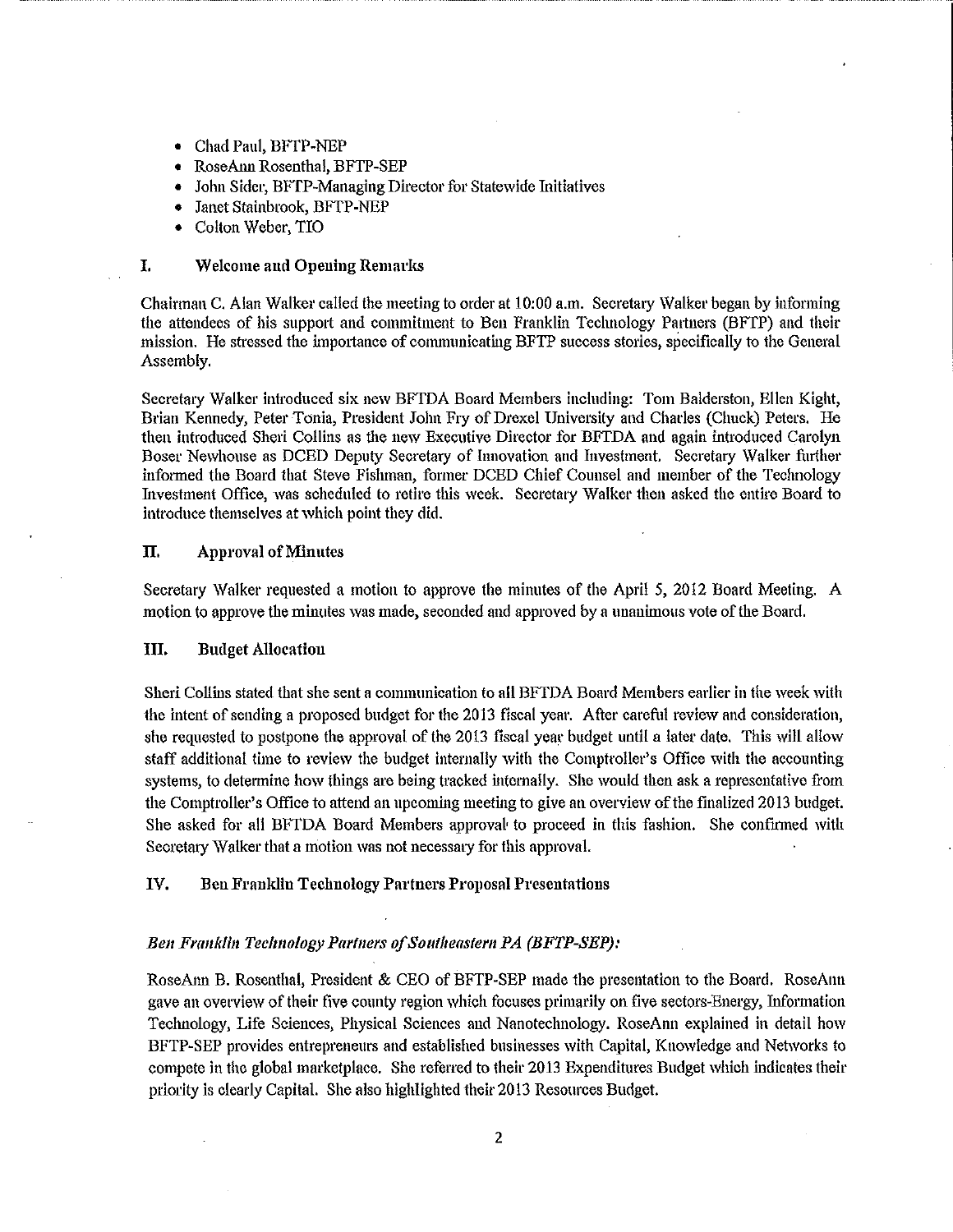Just as valuable as their Company Investments are their Managed, Commercialization, and Translational Research Partnerships they forge to accelerate commercialization of products by connecting them to regional universities and research institutions. Additionally, the establishment of Networks in the region is critical to strengthening the innovation infrastructure and energizing the entrepreneurial spirit in the region. RoseAnn spoke specifically about the three KIZ Networks, Blackstone Foundation and Ben Franklin Talent Connect (Internship Program). RoseAnn informed the Board that AEDP funding is essential to the continued growth in the Navy ship yard (EEBHub).

President John Fty of Drexel University asked RoseAnn what the industry sectors may look like five years from now given there is now a shift towards IT. She stated they may see a little more diversity in Life Sciences. RoseAnn was asked to comment on the quality of deals she is seeing. She stated that she doesn't think there is a shortage of good deals, just a difficulty in matching, especially in Life Sciences.

#### **Ben Franklin Technology Partners for Western PA-Innovation Works (BFTP-IW):**

A presentation on Innovation Works (1W) was made by Rich Lunak, President & CEO of Innovation Works. Rich stated that Innovation Works serves nine counties in Southwestern, PA. Due to the economic climate, IW is seeing an increased demand for assistance and investment. Over the years, IW has provided seed investments for many of the largest technology employers in the region. Over 75% of all IW seed fund companies are still in business after 10 years. Rich played a short video segment that they showed at their annual meeting to showcase their investor event where 20 companies pitched io investors.

A large part of what IW does involves sub-commercialization of federal research dollars that come into their region for basic and applied research. Local universities now bring in more than \$1 billion of federal research annually. IW created the University Innovation Grant Program (UIG) and i6 Agile Im1ovation System to assist in this area. Rich highlighted AlphaLab which is an intensive accelerator program targeting internet-based companies in web, mobile, gaming and agile hardware sectors. From 120 applications, 51 companies were selected to participate in an event that is being held on Thursday, October 25 in Pittsburgh.

The manufacturing sector continues to be a large patt of their region. Companies in this sector tend to have problems relating to process improvement and product innovation. Innovation Adoption Grant Program (IAG) provides grants to support small manufacturers  $($  < 250 employees).

Secretary Walker discussed his recent visit with Brian Kennedy and Rich Lunak to Silicon Valley and the current corporate climate that exists. Entrepreneurs are looking to relocate their businesses out of the state (possibly NC, TX, MA or PA) for a number of reasons. They are being forced to compete for talent which has inflated salaries. They are then losing these same trained employees to competitors, Their educational system is falling apart because they are not funding public education. Due to this climate, it is an opportunity for PA to bring our graduates and jobs from CA back to PA. We just need cooperation & coordinated effo1is amongst our universities, and the public and private sector to make this happen. Brian Kennedy also stated that 40 bay area companies have invested in 38 companies in PA which supports Secretary Walker's comment that they are interested in PA.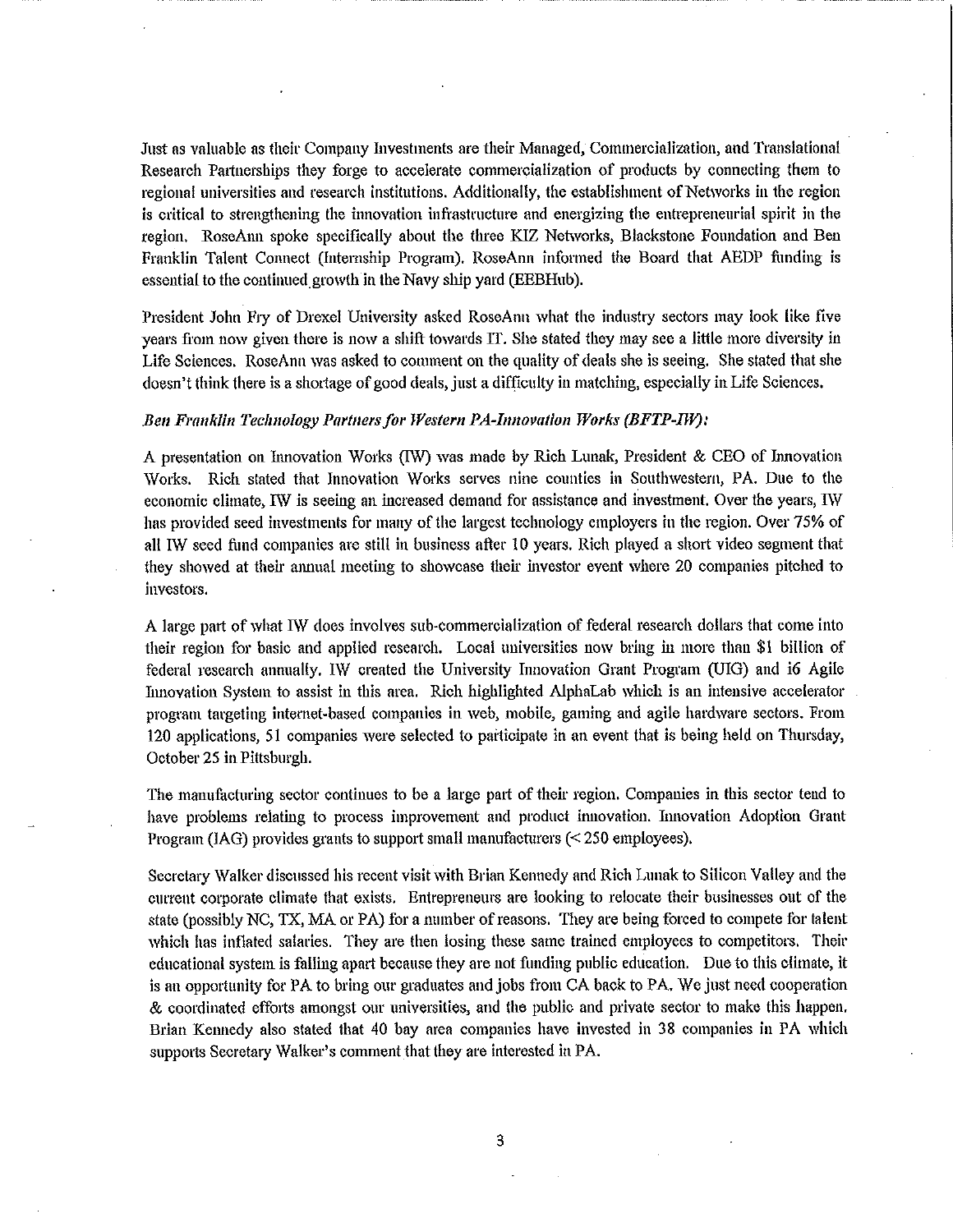## **Ben Franklin Technology Partners for Northeastern PA (BFTP-NEP):**

Chad Paul, President & CEO of BFTP-NEP made the presentation to the Board. BFTP-NEP serves a 21county area that consists of both urban and rural communities. Their strategy is to develop early-stage technology companies, provide enterprise-wide solutions for manufacturers, and promote teclmologybased infrastructure initiatives. They have established Ben Franklin Solutions Network to provide business and technical assistance, hold "Tiger" and "Under the Lens" sessions while providing access to capital and follow-on funding.

BFTP-NEP has one of the largest incubator networks in the US. While the BFTP-NEP has 10 incubators in its network, their flagship incubator is the TechVentures facility located on Mountaintop Campus at Lehigh University. This world-class facility has received the distinction of being named National Incubator ofthe Year in 2001 and 2012 from the National Business Incubator Association. BFTP-NEPsupport Centers ofExcellence that establish cluster networks that are targeted to optics, plastics, electronics, emerging service coatings, and nanotechnology in the region.

Clients of the BFTP-NEP have reportedly raised more than \$\_350,000,000 of additional cash investment over the last three years as a result of the direct support they received from the program. In Fiscal Year 2011-2012, the BFTP-NEP reports that it was able to assist206 companies, supported the creation of 495 jobs while leveraging an additional \$33.385MM to support the early stage technology companies in their regions.

# *Ben Fra11kli11 Technology Par/11ersfor Central* & *Nor/Item PA {BFTP-CNP):*

Steve Brawley, President & CEO of BFTP-CNP made the presentation to the Board. Steve began by providing a sample product (similar to WD-40) from one of their biodiesel manufacturers in Kane, PA. The product is 100% biodegradable and non-flammable unlike \VD-40. It is targeted to the marine market but has many uses.

With the largest territory to cover, the BFP-CNP serves a 32-county area oriented towards smaller communities. Steve shared the 2012 Strategic Initiatives of the Center including an overview of the Shale Gas Innovation & Commercialization Center (SGICC) and the State College TechCelerator. BFTP-CNP wanted to support the smaller shale gas companies so as to encourage environmental responsibility and job creation. The TechCelerator is a one-stop shop that increases technology transfer and commercialization from PSU and is similar to the program that runs at Murata Business Incubator in Carlisle.

Steve highlighted some of the companies in his portfolio including Apeliotus, an early stage life sciences company that is located at the Hershey Center for Applied Research in Hershey, PA. With the support and guidance ofthe BFTP-CNP, Apeliotus was successful in raising \$2.5 million in venture capital and is scheduled to complete a two-year clinical trial scheduled for August 2012.

The region is challenged with additional funding sources. Steve informed the BFTDA Board that the Erie County Gaming Authority has agreed to invest gaming funds to start up technology businesses as a future investment in their local region.

4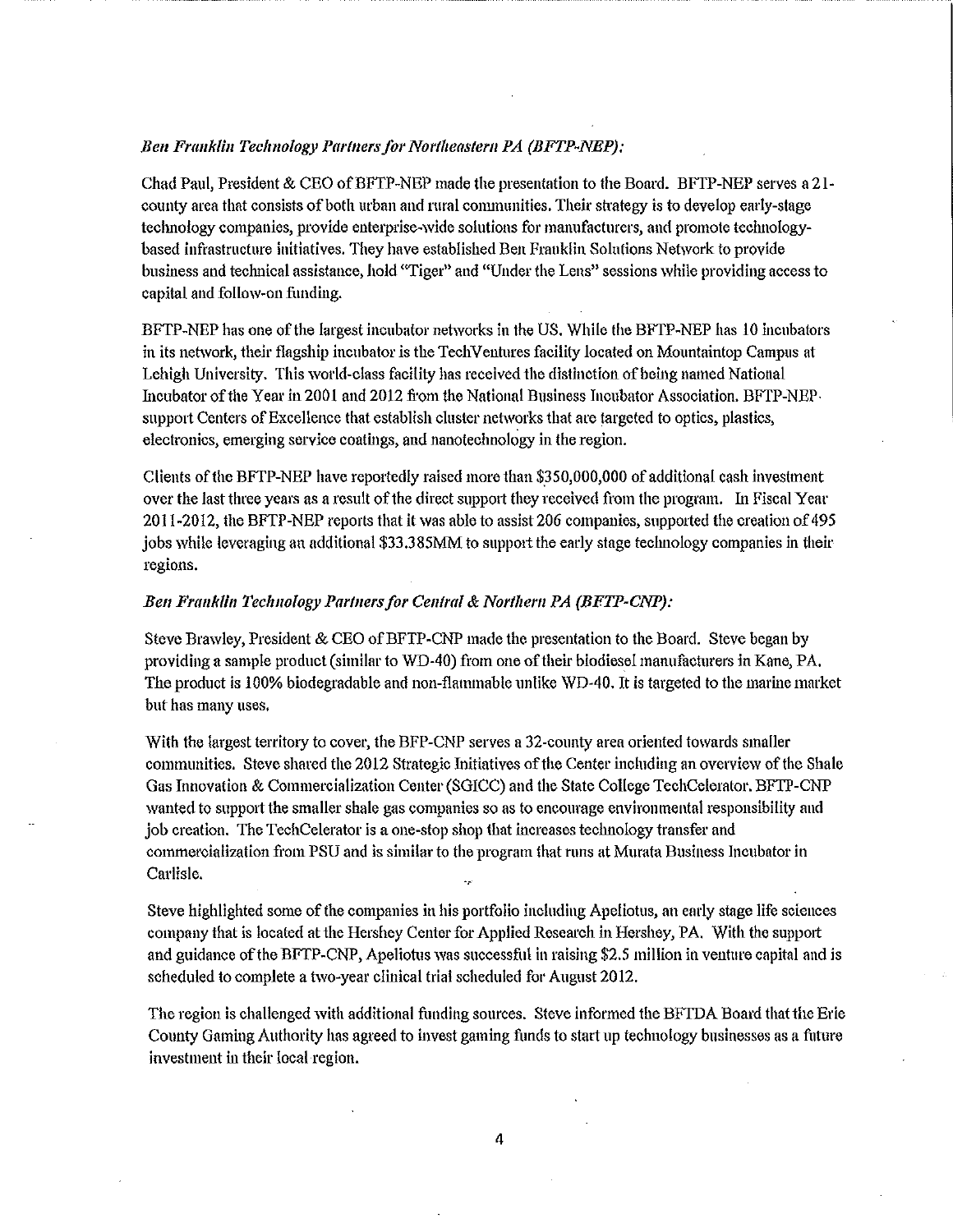A motion by Secretary Walker to approve the \$3.5 million Challenge Grant funding to each one of the four Ben Franklin Technology Partners was approved by a unanimous vote of the Board. Brian Kennedy, Fred Beste, Bob Schena and Tom Balderston abstained from voting.

------ - -- ----------

Secretary Walker made a conditional motion to approve the AEDP funding to each of the BFTP as set forth in each one of the four proposals. These funds are conditionally approved on the availability and transfer of said funds by the Commonwealth Financing Authority (CFA). The conditional motion was approved by a unanimous vote of the Board.

## V. Keystone Innovation Network

Prior to the motion to approve the \$1,902,500 Keystone Innovation Network (KJN) funding, Secretaty Walker asked Sheri Collins to explain the KlN Program. Sheri explained that the Keystone Innovation Network (KIN) is a program which combined key elements of previously approved guidelines of the Keystone Innovation Zone (KIZ) grants and the former Innovation Grant program. The Board approved an investment for the KIN at the March 1, 2012 Board meeting. Sheri reported that 10 grant applications were received and approved accordingly by staff. DCED staff reviewed the applications and desire to make the recommendations as set forth behind Tab 7. TIO staff members included Carolyn Lengel, Colton Weber, Cathy Lowe, and Jennifer Leinbach. Ellen Kight asked Sheri Collins if the applications that were approved through the review process were directly aligned with the established KIZ goals and Sheri confirmed they were.

A motion to approve the slate of KIN grants under Tab 7 for a total of \$1,902,500 by Secretary Walker was approved by a unanimous vote of the Board. Brian Kennedy recused himself from this vote.

#### VI. Old Business

There was no old business to discuss.

#### **VII. New Business**

Sheri Collins infonned all BFTDA Board Members that the board binders are theirs to keep. It is at the discretion of each Board Member as to whether current materials in these binders are retained or discarded. DCED-TIO will provide new materials in advance of the next meeting to place in these binders, and all BFTDA Board Members are responsible for bringing these binders to the next meeting. This change was made to reduce administration expenses and conserve funds.

Prior to adjourmnent, a discussion ensued regarding Secretary Walker's suggestion to have the four Ben Franklin Partners communicate in person with the state legislators regarding the success stories of their respective portfolio companies. Dr. Hemy Foley offered Penn State facilities as the meeting place. John Sider and Dr. Foley agreed to work together on this.

Sheri Collins apologized for Deputy Secretary Newhouse having to excuse herself early to attend a meeting at the Governor's Office to discuss the Jobs First PA initiative. Secretary Walker thanked everyone for attending the meeting and noted the next meethig is scheduled for October 25, 2012. Secretary Walker made a motion to adjourn at 1:05 PM.